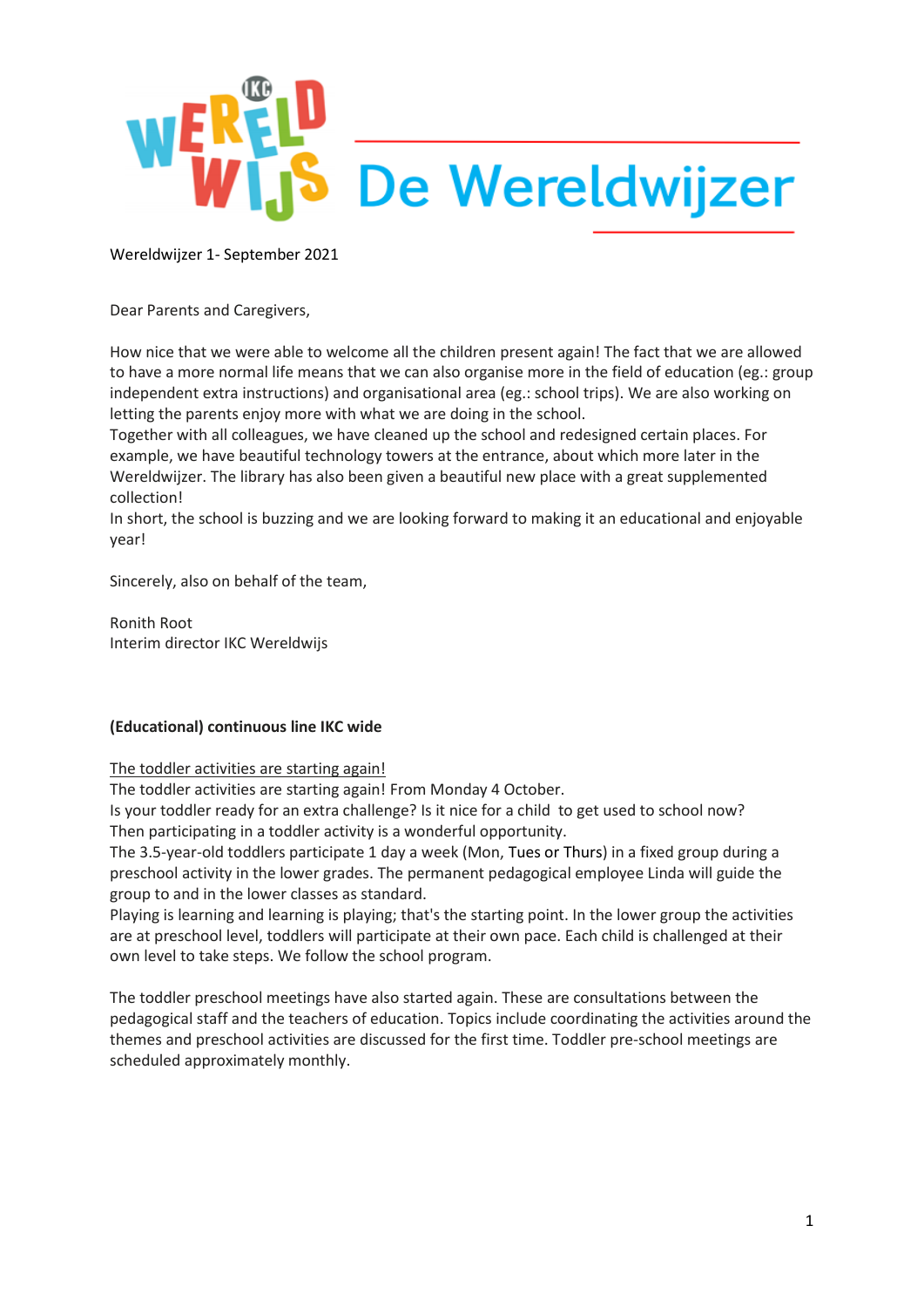

Wereldwijzer 1- September 2021 Regular:

#### New methods

Beautiful Engineering Towers have been purchased. The Technology Towers is the most challenging, core-purpose teaching concept for Science and Technology in primary education. In addition to inquiry-based and design-based learning, students develop their 21st century skills. They learn to collaborate, consult, think critically, solve problems and always work three-dimensionally with materials and tools from the lesson boxes.





From this school year, the math lessons will get an extra nice touch with the games from the math boxes of "Met Sprongen Vooruit". Pupils appear to get better results through Met Sprongen Vooruit mathematics education. The students experience the lessons and educational games as fun and meaningful, which gives them more fun in maths. The students move, use their own bodies and their own productions ensure greater involvement. This positive interaction between content and form ensures that the results of students who are taught on the basis of Met Sprongen Vooruit immediately increase.

In addition to these newly purchased methods, this year we also started a new method for case subjects. The subjects history, geography and nature are taught using the Case method. For technical and comprehension reading, we will use the Atlantis method from this school year, where a lot of attention is also paid to reading pleasure.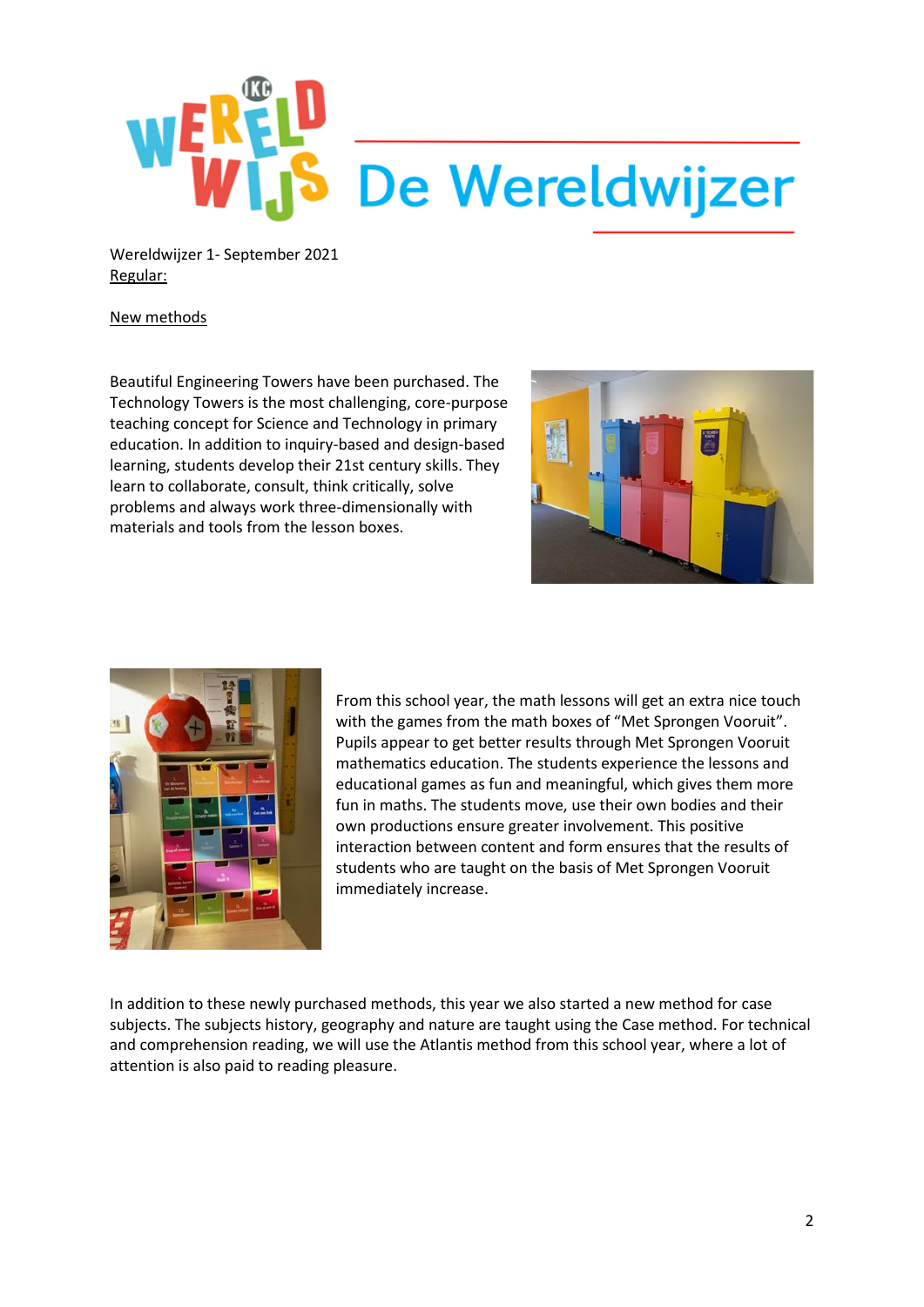

#### Music lessons

In addition to singing in class with the teacher, the music lessons will be provided this year by the Zangexpress teacher Anja. During the lessons, the students also learn to beat and rhythm on tree wreckers.



#### "Teach like a Champion"

During the study days, the teachers of IKC Wereldwijs will follow the "Teach like a Champion" training course. The techniques of Teach Like a Champion are immediately applicable and aimed at better education based on shared principles. They promote a positive and active attitude in students so that they perform better.

Now that the corona measures are slowly relaxing, it is nice that parents can come back to school more often. We are happy to see you again in and around school and hope that we can involve you in all kinds of activities again soon.

#### Class visits and group discussions

During these weeks, class visits and group discussions take place. The students are observed and the internal supervisor sees how the lesson is designed. During the group discussion, the educational needs of the students are discussed and what may be additionally needed in addition to the basic offer in the group.

#### Language and math specialist

This school year Annelies works one day a week on Wereldwijs. Annelies is a language specialist and supports and advises the teachers in language education. She has now also visited classes, has tested and analysed them so that the curriculum is well suited to our students.

In addition to being a language specialist, Miss Wendy started as a math specialist, in addition to her work as a teacher. In this role she will focus on mathematics education.

#### Group 8

The students of group 8 have started their last year at Wereldwijs. A special year for them in which they will work towards an outflow to secondary education. In the coming months there will be the secondary education information evenings and the open days.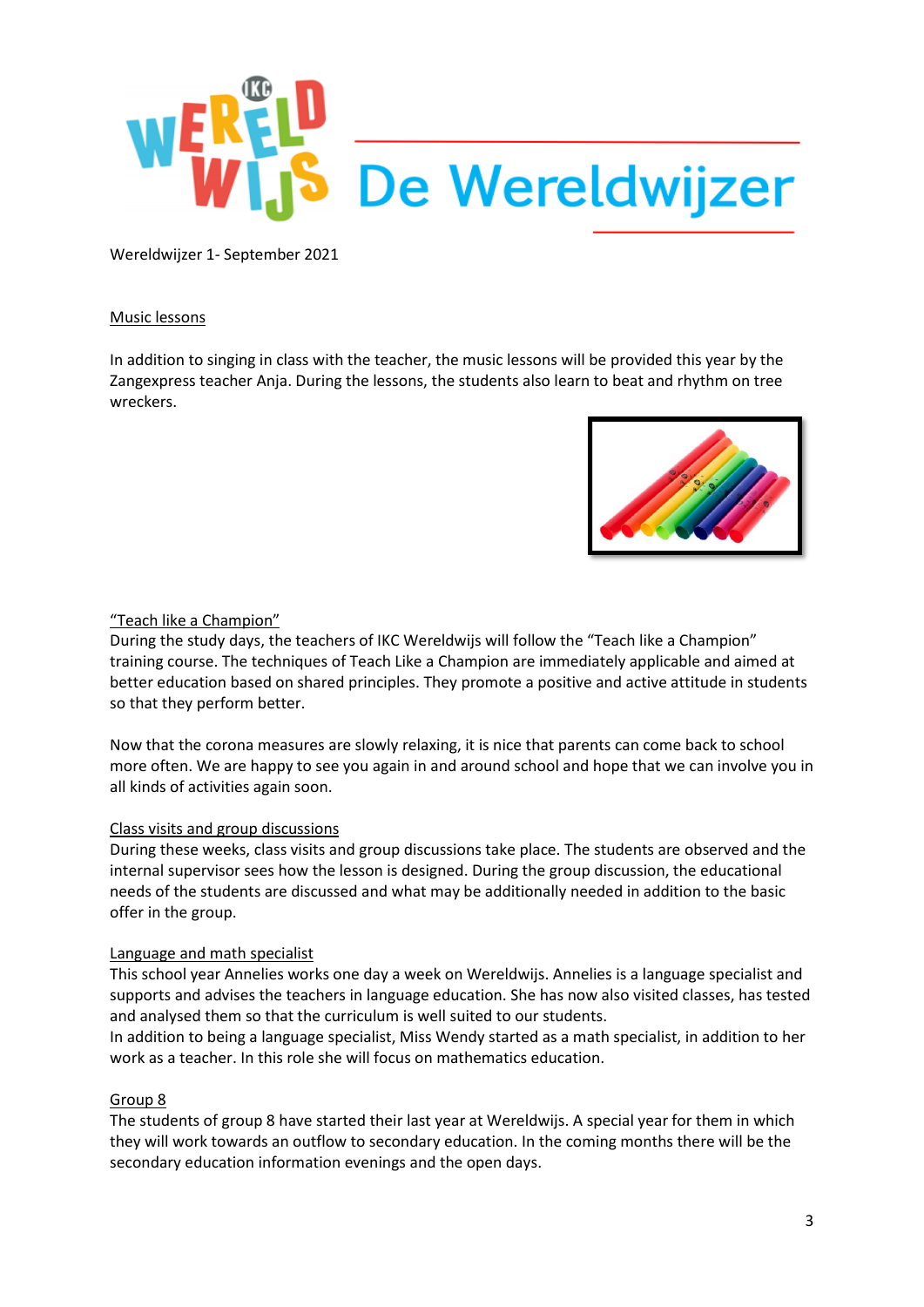

#### Learning path relationships and sexuality

In week 38 start the lessons relationships and sexuality. A team training and parent evening will take place prior to this. In a next Wereldwijzer we will inform you about the course of this.

#### Language classes:

When a student starts in the language class, we draw up an individual learning path. This is based on age and whether the student can already read and write in another language. It is also important in what language they do this. You can imagine that it is easier for students who can already read in English than for students who are used to Chinese or Arabic. There are different learning paths for these different students. Each learning track lists the end goals we set after 1 year in the Language Class. We also determine to which group we expect the student to transfer.

4 Weeks after the start there is an introductory meeting with you as a parent. In this, the ultimate goal of the learning path is discussed with you, and to which group she/he will go.

The learning track also contains the intermediate goals for every 10 weeks. There is a test period every 10 weeks. You can find these in the annual calendar. The next test period is in November. After these tests, we will compare the results with the intermediate goals of the learning track. In this way it is checked whether the student develops according to that learning line. This will also be discussed with you in November.

#### **Human Resources**

#### Master Mohamad

Fortunately, Master Mohamad is back at work after his absence due to illness. He attends the language classes in group white every day.

Introducing new employee:



#### Hello everyone,

I am Nawal, 26 years old and since Monday 13 September I have been working as a Pedagogical Worker in the baby group at Wereldwijs. In my spare time I enjoy reading very much. I can do that for hours in a day. I walk a lot in recreational areas in the village where I live and I like to eat sushi with friends.

I have enjoyed my internship at SKH before. After obtaining my Pedagogical Worker diploma in 2015, I also worked for a year as an employee at SKH at various locations. Then I decided to continue my studies in 2016.

In the summer of 2020 I obtained my Bachelor of Social Work. Despite the fact that Social Work is a beautiful, rewarding and fun profession, I have chosen to get back to work as a Pedagogical Worker and I am really

looking forward to that! My heart is in childcare.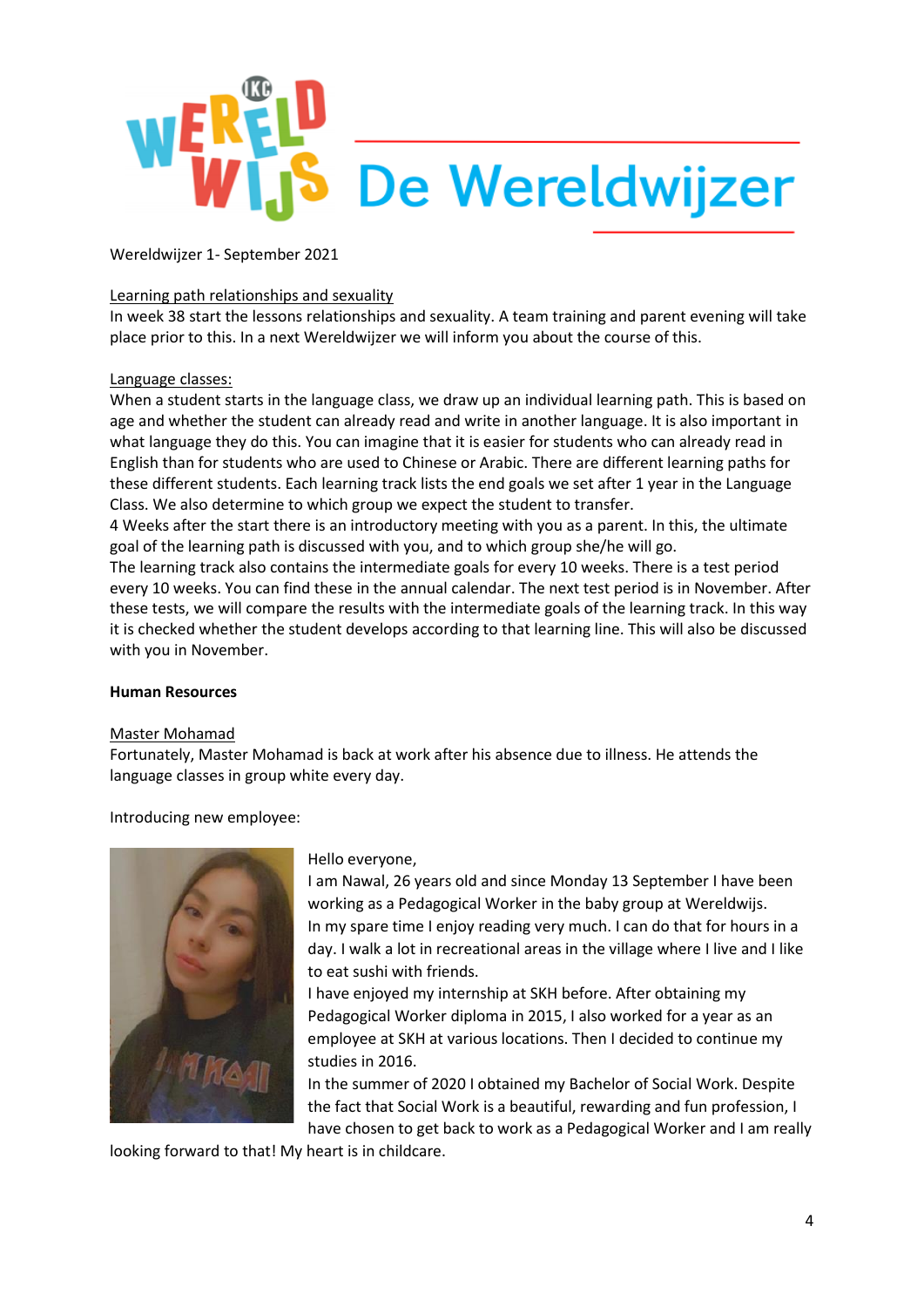

Working with children makes me happy. The diversity in the development of children and their honest personality makes the work so challenging, innovative, beautiful and different every day. My working days will be Monday, Tuesday and Wednesday. I hope to get to know you soon.

#### **Organisational matters**

New and departing students

Regular:

We welcome:

in group 1-2 Dawud, Lequincio and Emir.

In group 5 Shahnaz.

In group 7 Ensar, Alfares and Maria.

In group 8 Yeliz.

We wish you a lot of fun and an educational time at our school.

Many new students have started in the language classes.

In group Green: Pola, Maya, Fahad, Ella and Omar

In group Red: Hriday, Aarav, Nihaal, Naomi, and Leo.

In group White: Sinhayana, Myra, Hyrannya, Efrata, Shani, Aesha and Jamal.

In group Yellow: Rayaan, Cherry, Marci, Abdulrazzak and Aman.

In group Blue: Raghav, Chai, Anvey, Duru, Elif, Delana, zane, Mohamed, Everthon.

In group Orange: Stefan and Raniya.

We wish everyone a lot of fun learning Dutch!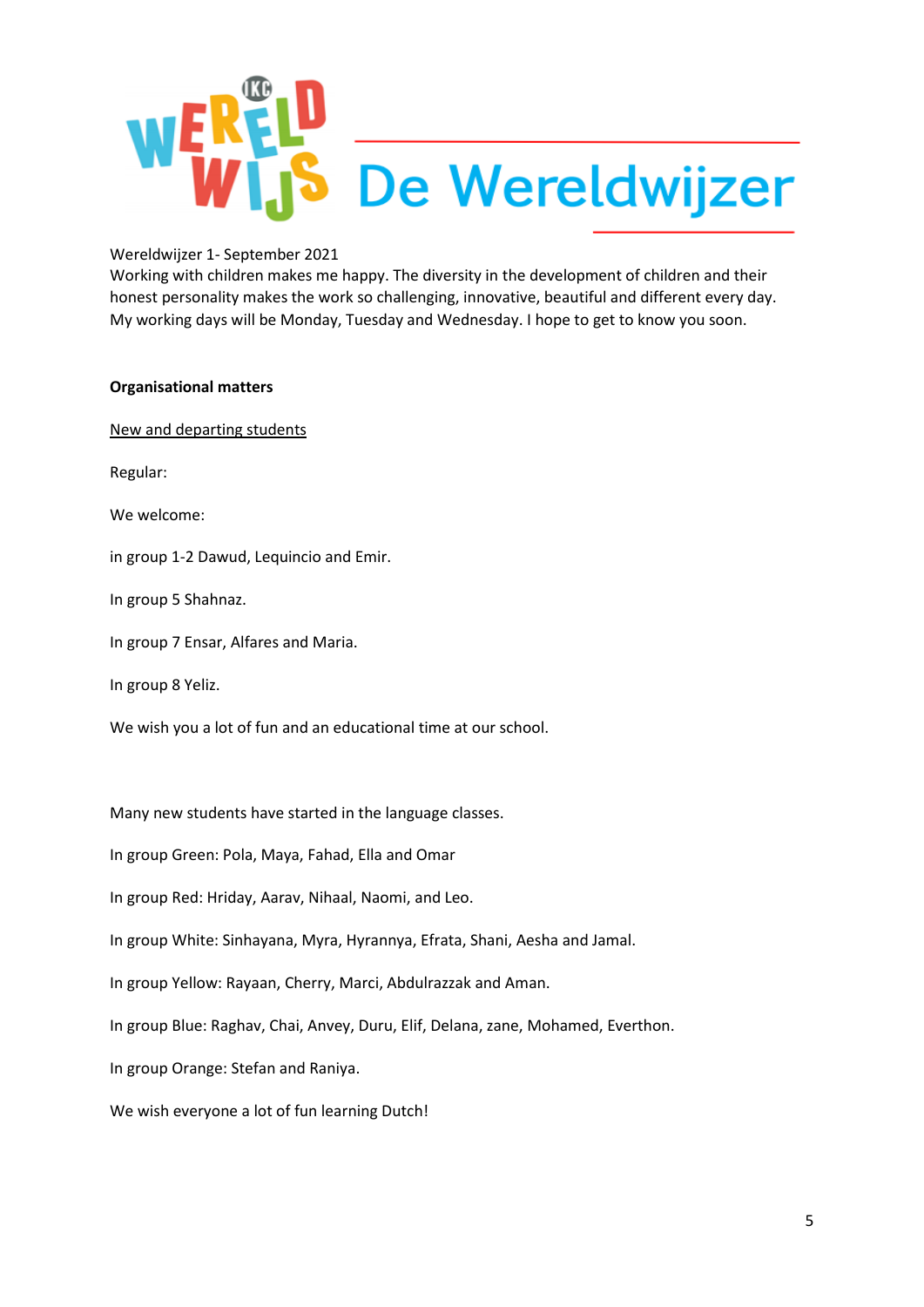

Wereldwijzer 1- September 2021 **Photos from IKC´s past period**



All summer, the slide at the childcare center has served as an 'ice cream point'...

Summer is over now. Autumn and the next theme are coming!

|    |            |    | September 2021                     | <b>Activities/actions</b>    |
|----|------------|----|------------------------------------|------------------------------|
| 37 | Tue        | 14 | 19:00 IKC Council                  |                              |
| 37 | Wed        | 15 |                                    |                              |
| 37 | Thu        | 16 |                                    |                              |
| 37 | Fri        | 17 | Wereldwijzer 1                     |                              |
| 37 | Sat        | 18 |                                    |                              |
| 37 | Sun        | 19 |                                    |                              |
| 38 | Mon        | 20 | School trip                        | Group 1-2 Theme:             |
| 38 | Tue        | 21 | Prinsjesdag (Prince's Day)         | Boekeloere+KBW (4 weeks)     |
| 38 | Wed        | 22 |                                    | <b>ITK Theme: Boekeloere</b> |
| 38 | Thu        | 23 |                                    |                              |
| 38 | Fri        | 24 | Toy afternoon group 1 to 4 regular |                              |
| 38 | Sat        | 25 |                                    |                              |
| 38 | <b>Sun</b> | 26 |                                    |                              |
| 39 | Mon        | 27 |                                    |                              |

### Agenda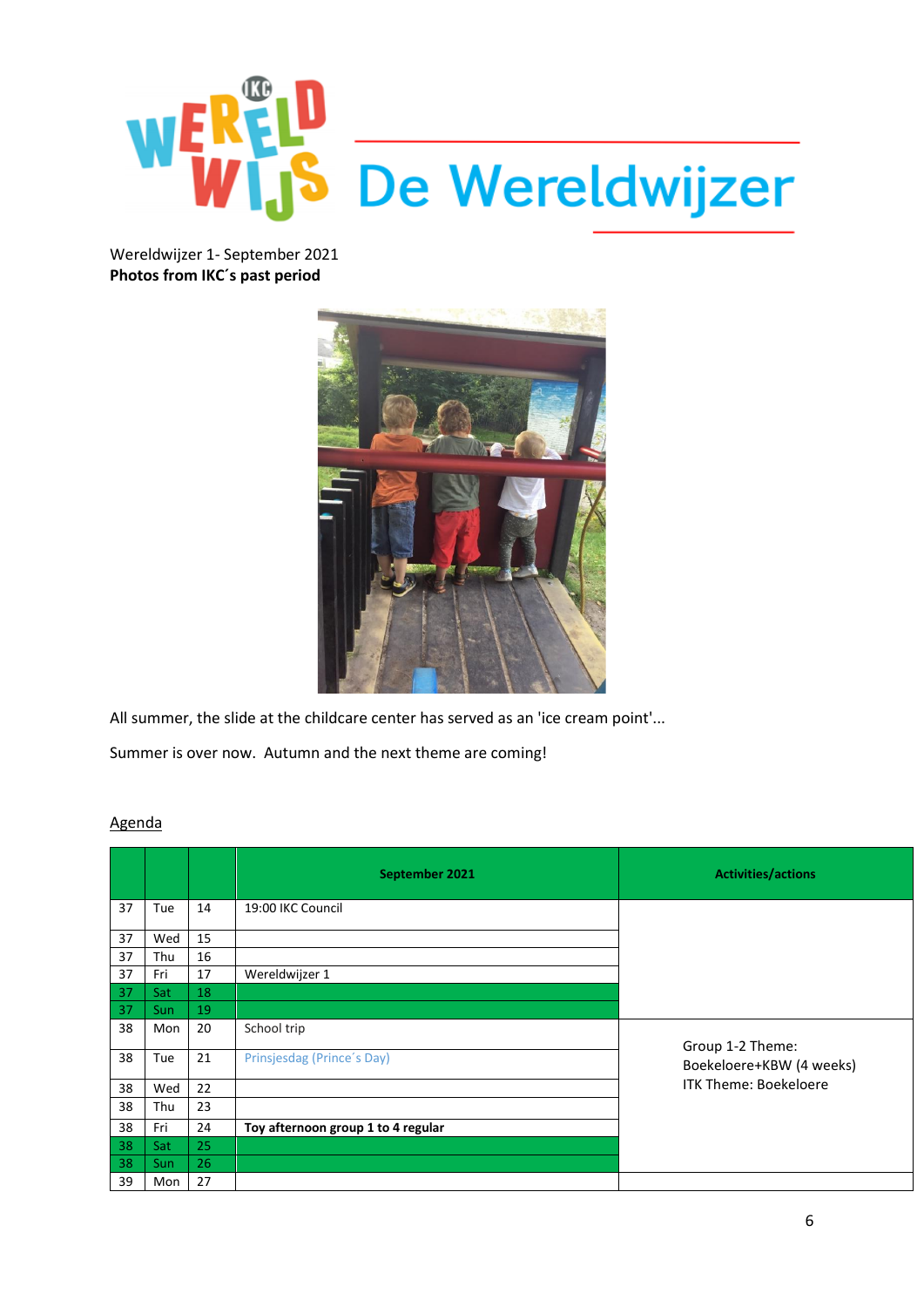

| 39 | Tue | 28 |  |
|----|-----|----|--|
| 39 | Wed | 29 |  |
| 39 | Thu | 30 |  |

|          |            |          | October 2021                                              | <b>Activities/Actions</b>            |
|----------|------------|----------|-----------------------------------------------------------|--------------------------------------|
| 39       | Fri        | 01       | <b>Study day (students free)</b>                          |                                      |
| 39       | Sat        | 02       |                                                           |                                      |
| 39       | <b>Sun</b> | 03       |                                                           |                                      |
| 40       | Mon        | 04       | Dierendag (Animal Day)                                    |                                      |
| 40       | Tue        | 05       |                                                           |                                      |
| 40       | Wed        | 06       | <b>Start Children's Book Week</b>                         |                                      |
| 40       | Thu        | 07       |                                                           |                                      |
| 40       | Fri        | 08       |                                                           |                                      |
| 40       | Sat        | 09       |                                                           |                                      |
| 40       | Sun        | 10       |                                                           |                                      |
| 41       | Mon        | 11       |                                                           |                                      |
| 41       | Tue        | 12       |                                                           |                                      |
| 41       | Wed        | 13       |                                                           |                                      |
| 41       | Thu        | 14       | School photographer in option                             |                                      |
| 41       | Fri        | 15       | Open podium gr 3/6                                        |                                      |
| 41       | Sat        | 16       |                                                           |                                      |
| 41       | Sun        | 17       |                                                           |                                      |
| 42       | <b>Mon</b> | 18       | <b>Autumn break</b>                                       |                                      |
| 42       | <b>Tue</b> | 19       | <b>Autumn break</b>                                       |                                      |
| 42       | <b>Wed</b> | 20       | <b>Autumn break</b>                                       |                                      |
| 42       | <b>Thu</b> | 21       | <b>Autumn break</b>                                       |                                      |
| 42       | Fri        | 22       | <b>Autumn break</b>                                       |                                      |
|          |            |          |                                                           |                                      |
| 42<br>42 | Sat<br>Sun | 23<br>24 |                                                           |                                      |
| 43       | Mon        | 25       |                                                           | Group 1-2 Theme: The weather / it is |
| 43       | Tue        | 26       | Look at the group 8:30-9:00 a.m. (parents moment) walk-in | raining leaves (3 weeks)             |
|          |            | 27       |                                                           | ITK Theme: The weather               |
| 43       | Wed        |          |                                                           |                                      |
| 43       | Thu        | 28       | Student council                                           |                                      |
| 43       | Fri        | 29       | Toy afternoon group 1 to 4 regular                        |                                      |
| 43       | Sat        | 30       |                                                           |                                      |
| 43       | Sun        | 31       | <b>Winter / Halloween</b>                                 |                                      |

|    |     |    | November 2021            | <b>Activities/Actions</b> |
|----|-----|----|--------------------------|---------------------------|
| 44 | Mon | 01 |                          |                           |
| 44 | Tue | 02 |                          | <b>ITK Test Week</b>      |
| 44 | Wed | 03 | ALV Parents' Association |                           |
| 44 | Thu | 04 |                          |                           |
| 44 | Fri | 05 | Wereldwijzer 2           |                           |
|    |     |    |                          |                           |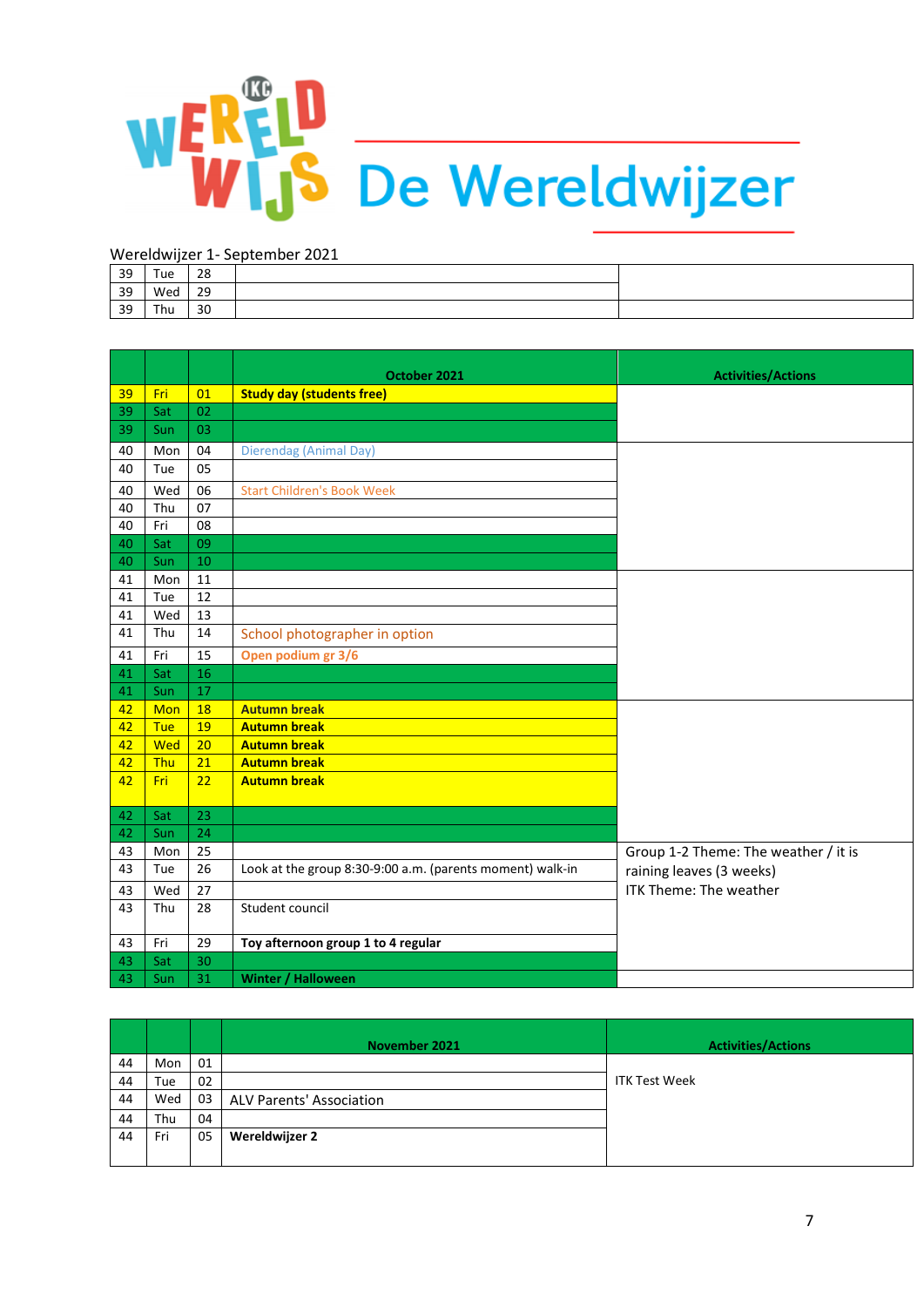

### **GGDFlits Self-confidence**

A child with enough self-confidence believes in itself and in what it can do. What do you expect from your child?

A child with a positive self-image and self-confidence tries things out, even when it comes to difficult things such as making a rollover. If such a thing is successful, it strengthens self-confidence.

Children like it when you expect something from them. They want you to see how much they can already do. But don't expect things that kids can't deliver. That destroys self-confidence. They then get the feeling that they are not good enough. On the other hand, don't expect too little. Show that you have a lot of confidence in your child, that helps build self-confidence.

#### 10 tips!

Does your child have low self-confidence? [Read 10 tips to build confidence here.](https://www.opvoeden.nl/zelfvertrouwen-502/) Don't expect miracles in the beginning, as confidence building is slow, but it is well worth it.

### movie: [How do you make your child resilient? -](https://www.youtube.com/watch?v=OoWOq3KIqiI&list=PLun7q2X_UI0ECUkiZWxc_dtp5JFAknGKo&index=5) YouTube

Are you concerned about your child's self-esteem? It is always possible to make an appointment with the pediatrician or youth nurse associated with the school. They can think along, investigate, advise and refer if necessary. You can make an appointment on working days from 8.30 am - 12.30 and 13.00 – 17.00 via 023 7891777 or [frontofficejgz@vrk.nl](mailto:frontofficejgz@vrk.nl)



# **Free CJG Webinar "Building children's self-confidence"**

## **Parenting inspiration and tips from child psychologist Tischa Neve**

*In the early years of children's lives, an important foundation is laid for their self-image and self-confidence. It is precisely in these years that you can give children a lot to grow up into self-confident people, who know what they are worth.*